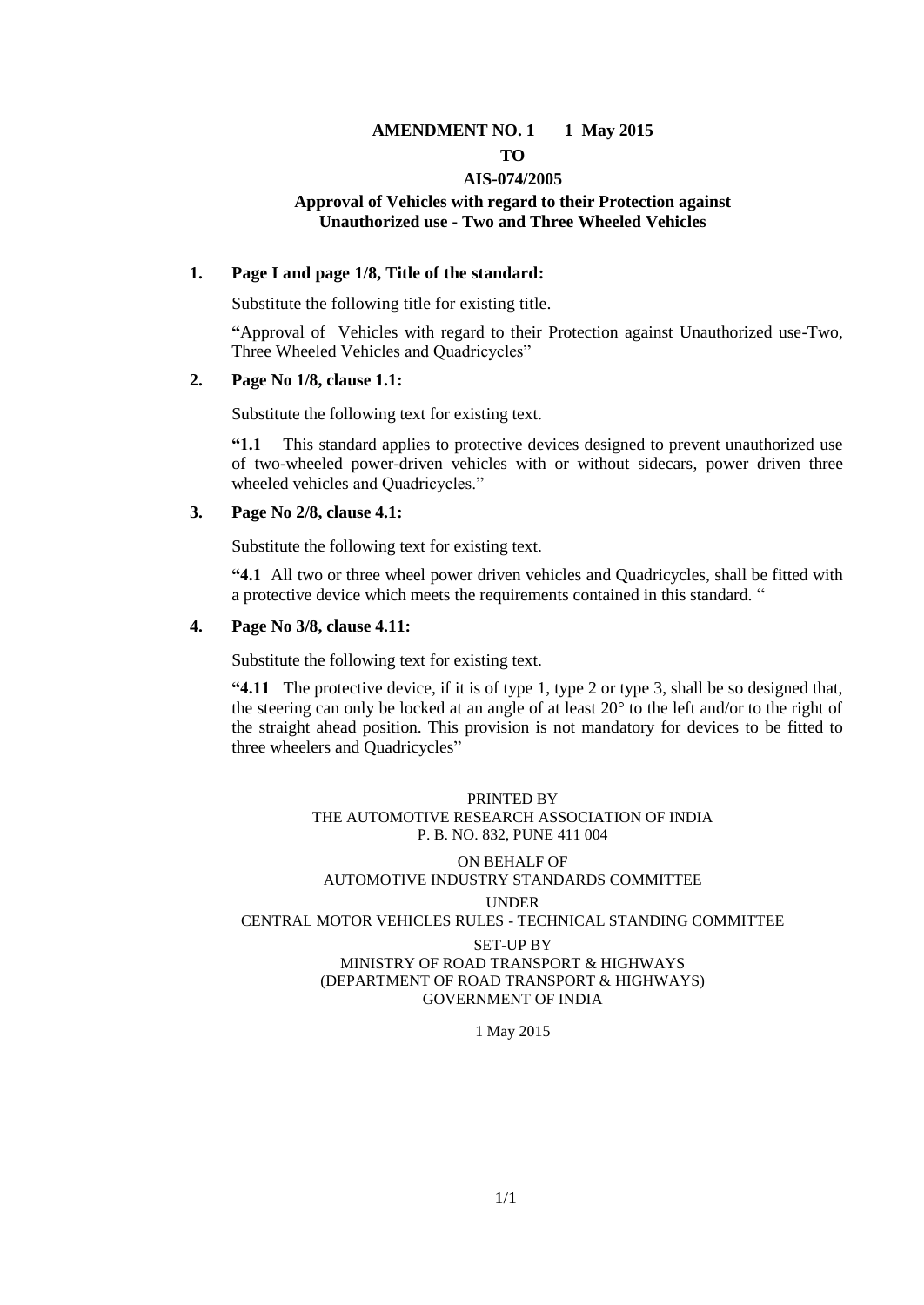# AUTOMOTIVE INDUSTRY STANDARD

# **Approval of Vehicles with regard to their Protection against Unauthorized use – Two and Three Wheeled Vehicles**

PRINTED BY

THE AUTOMOTIVE RESEARCH ASSOCIATION OF INDIA P. B. NO. 832. PUNE 411 004

ON BEHALF OF AUTOMOTIVE INDUSTRY STANDARDS COMMITTEE

UNDER CENTRAL MOTOR VEHICLE RULES - TECHNICAL STANDING COMMITTEE

> SET-UP BY MINISTRY OF SHIPPING ROAD TRANSPORT & HIGHWAYS ( DEPARTMENT OF ROAD TRANSPORT & HIGHWAYS )

> > GOVERNMENT OF INDIA

July 2005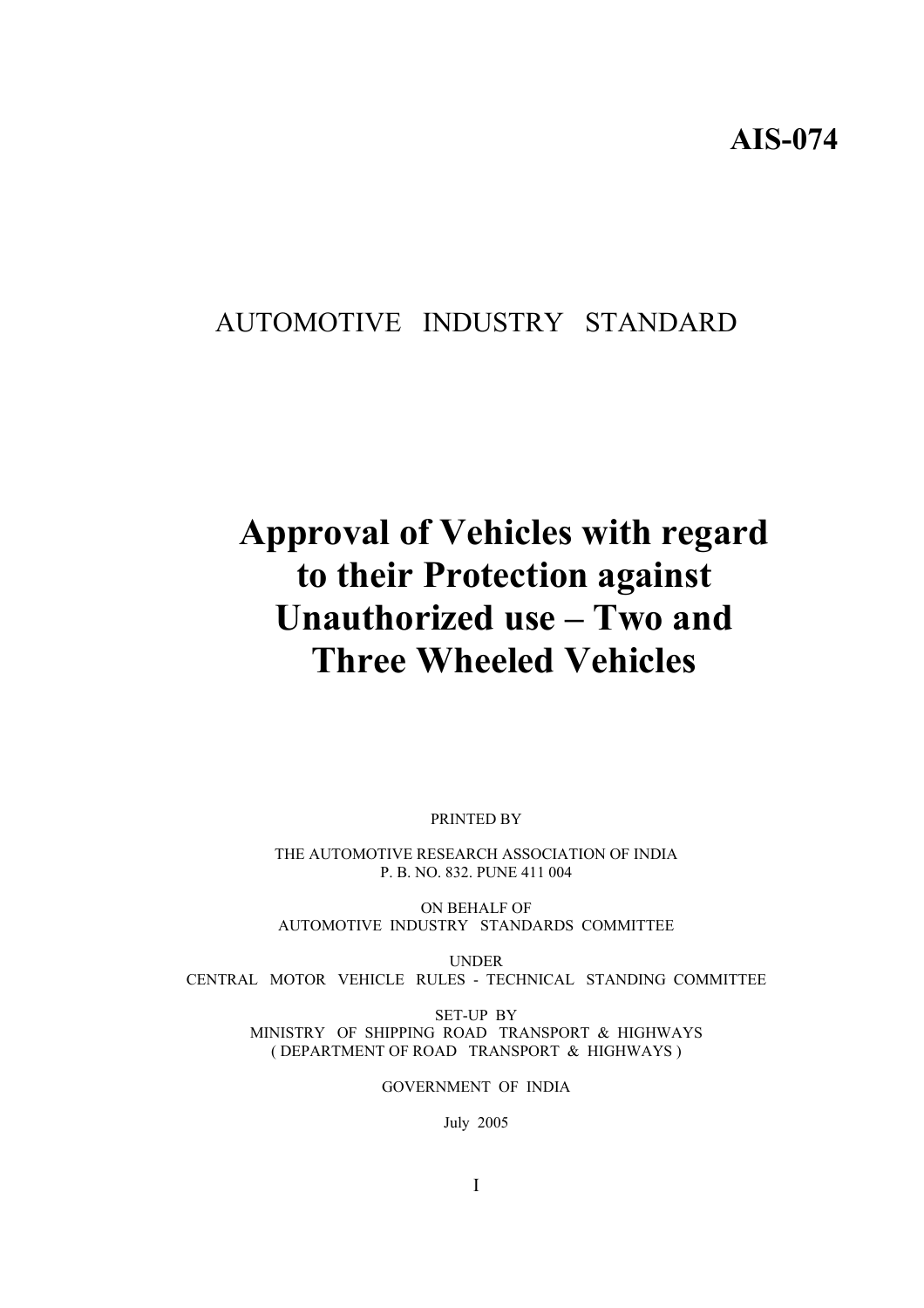# Status chart of the Standard to be used by the purchaser for updating the record

| Sr.<br>No. | Corr-<br>igenda. | Amend-<br>ment | <b>Revision</b> | Date | Remark | Misc. |
|------------|------------------|----------------|-----------------|------|--------|-------|
|            |                  |                |                 |      |        |       |
|            |                  |                |                 |      |        |       |
|            |                  |                |                 |      |        |       |
|            |                  |                |                 |      |        |       |
|            |                  |                |                 |      |        |       |
|            |                  |                |                 |      |        |       |
|            |                  |                |                 |      |        |       |

**General Remarks :**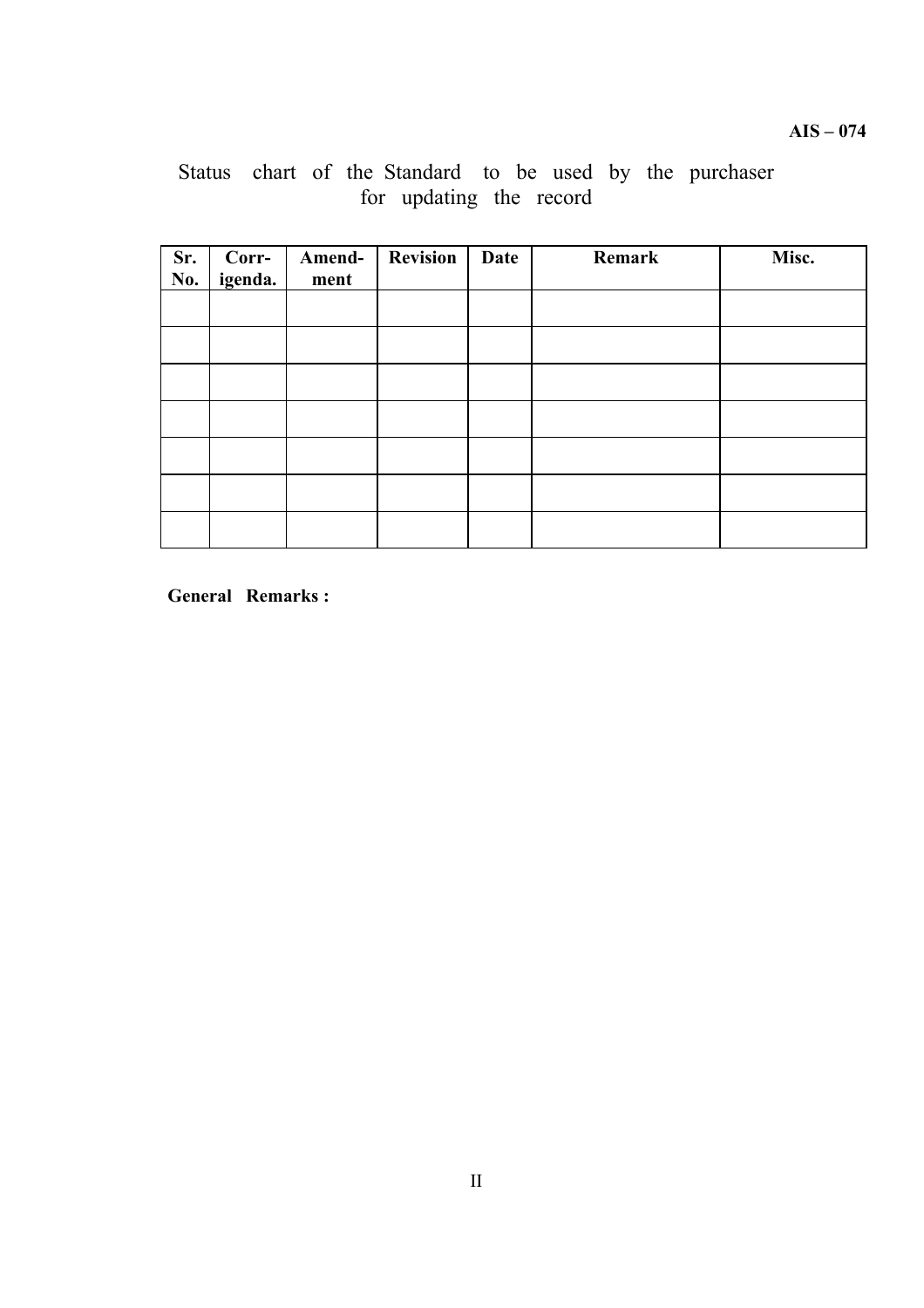#### **INTRODUCTION**

The Government of India felt the need for a permanent agency to expedite the publication of standards and development of test facilities in parallel when the work on the preparation of the standards is going on, as the development of improved safety critical parts can be undertaken only after the publication of the standard and commissioning of test facilities. To this end, the erstwhile Ministry of Surface Transport (MOST) has constituted a permanent Automotive Industry Standard Committee (AISC) vide order No. RT-11028/11/97-MVL dated September 15, 1997. The standards prepared by AISC will be approved by the permanent CMVR Technical Standing Committee (CTSC). After approval, the Automotive Research Association of India, (ARAI), Pune, being the secretariat of the AIS Committee, has published this standard. For better dissemination of this information ARAI may publish this document on their Web site.

Protection of 2/3 wheeled vehicles is a safety aspect. Uniform provisions are required to be established for approval of such devices as fitted on the 2 and 3 wheeler vehicles. The Committee reviewed the requirements specific to India, especially because we are the largest user of such vehicles.

While preparing this standard AIS-074, guidance has been taken from ECE R 62, Issue 1, December 2000 – Uniform provisions concerning the approval of power driven vehicles with handle bars with regard to their protection against unauthorized use and EEC directive 93/33/EEC-Protective devices intended to prevent un-authorized use of two or three wheel motor vehicles. Discussions were also held till date with various organizations concerned in executing and implementing this standard to bring in the current trends and requirements. The committee has also taken into account the recent trends in WP. 29, which is the world body under UN-ECE, working on harmonization of automotive standards.

The Automotive Industry Standards Committee responsible for preparation of this standard is given in Annexure - C.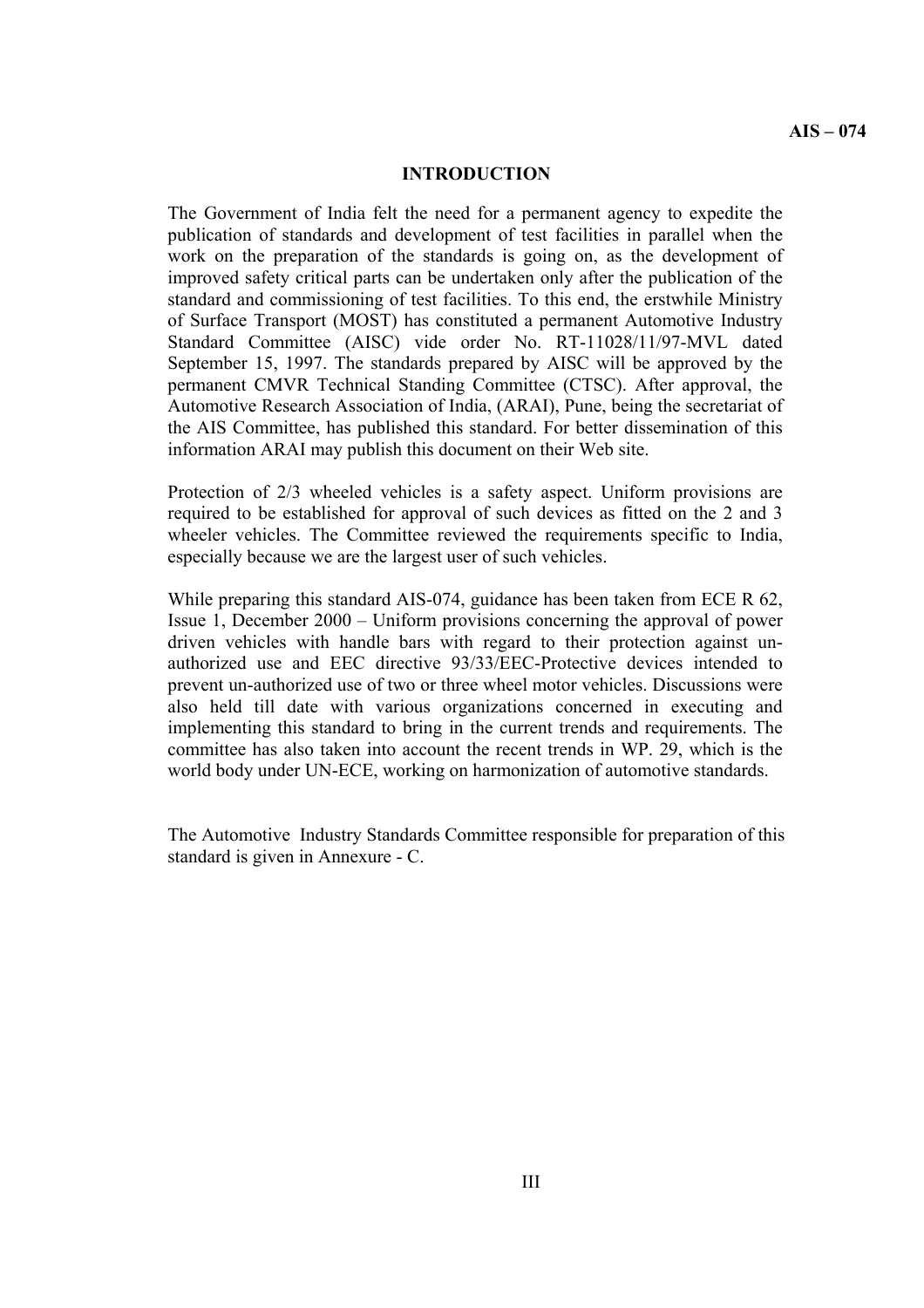# **Approval of Vehicles with regard to their Protection against Unauthorized use – Two and Three Wheeled Vehicles**

# **1 SCOPE**

1.1. This standard applies to protective devices designed to prevent unauthorized use of two-wheeled power-driven vehicles with or without sidecars and power driven three wheeled vehicles.

# **2 REFERENCES**

2.1 AIS-053 : Automotive Vehicles – Types - Terminology.

# **3 DEFINITIONS**

For the purpose of this standard;

- **3.1 'Approval of a vehicle'** means approval of a vehicle type with regard to its protection against unauthorized use.
- **3.2 'Vehicle type'** means category of power driven vehicles which do not differ in such essential respects as:
- 3.2.1 The manufacturer's indication of the vehicle type.
- 3.2.2 Arrangement and design of the vehicle component or components on which the protective device acts.
- 3.2.3 The type of protective device.
- **3.3 'Protective device'** means a system designed to prevent unauthorized use of the vehicle providing a positive locking action of the steering or of the transmission. This system may be:
- 3.3.1 Type 1 : Solely and positively operated on the steering alone;
- 3.3.2 Type 2 : Positively operated on the steering in conjunction with the device, which de-activates the engine of the vehicle;
- 3.3.3 Type 3 : Preloaded, operating on the steering in conjunction with the device, which de-activates the engine of the vehicle;
- 3.3.4 Type 4 : Positively operated on the transmission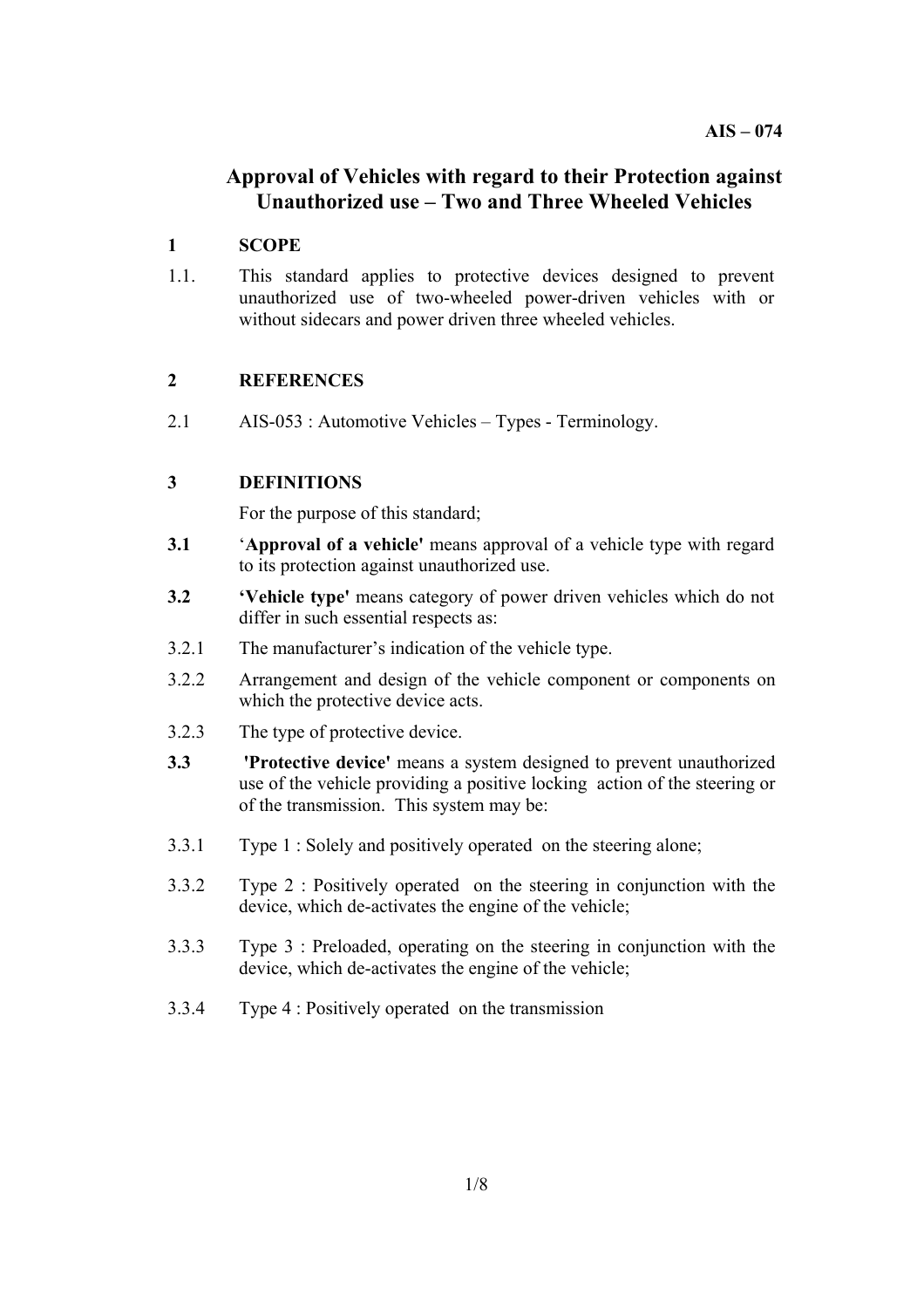- **3.4 'Steering'** means the steering control (handlebar or steering wheel), the steering head and its accessory cladding, the steering shaft and all other components which directly affect the effectiveness of the protective device.
- **3.5 'Combination'** means one of the specifically planned and constructed variations of a locking system which, when properly activated, permits operation of the locking system.
- **3.6 'Key'** means any device designed and constructed to provide a method of operating a locking system which is designed and constructed to be operated only by that device.

### **4 GENERAL REQUIREMENTS**

- 4.1 All two or three wheel power driven vehicles, shall be fitted with a protective device which meets the requirements contained in this standard.
- 4.2 The protective device shall be so designed that:
- 4.2.1 It is necessary to put it out of action in order to enable the vehicle to be steered, or to be driven or move forward in a straight line.
- 4.2.2 In the case of protective devices of type 4, the device shall be so designed that it is necessary to put it out of action in order to release the transmission. If this device is activated by the control of the parking device, it shall act in conjunction with the device, which deactivates the engine of the vehicle.
- 4.2.3 It shall only be possible to extract the key with the bolt in fully engaged or in the fully disengaged position. Any intermediate position of the key, which risks subsequent engagement of the bolt, even if the key of the protective device is inserted, shall be excluded.
- 4.3 The requirements set out in clause **4.2** shall be met by single application of one key.
- 4.4 The protective device referred to in clause **4.2** above, and the vehicle components on which it operates, shall be so designed, that it cannot rapidly and without attracting attention, be opened, rendered ineffective, or destroyed by , for example, the use of low-cost, easily concealed tools, equipment or fabrications readily available to the public at large.
- 4.5 The protective device shall be mounted on the vehicle as an item of original equipment (i.e. equipment installed by vehicle manufacturer, prior to first retail sale). The lock shall be securely assembled to the protective device. (If the lock can be extracted by using the key and after the cover or any other retention device has been removed, this is not in contradiction with the requirement).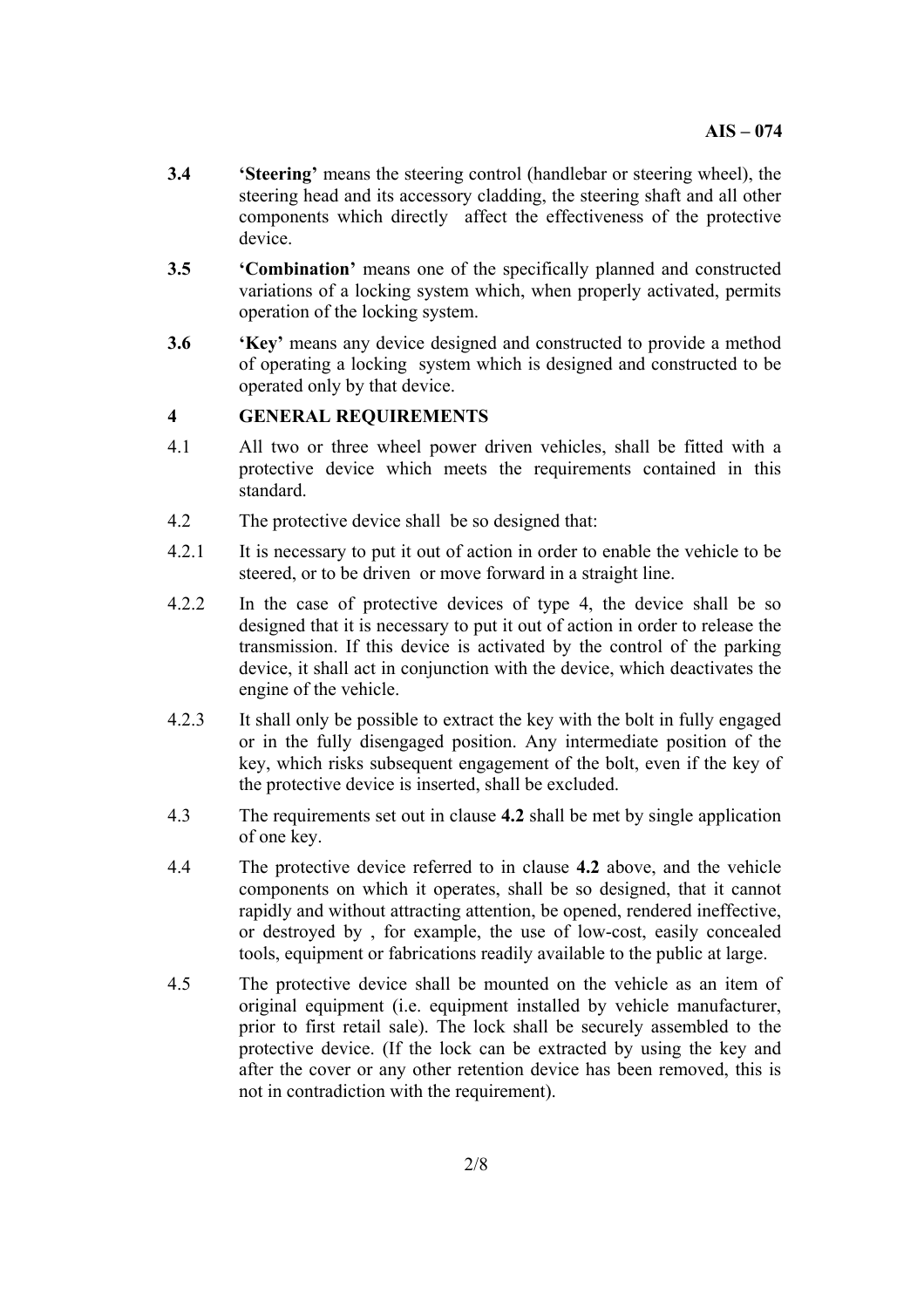- 4.6 The key locking system shall provide at least 1000 different key combinations or a number equal to the total number of vehicles manufactured annually if less than 1000. In vehicles of one type (i.e. models and variants), using the same device, the frequency of occurrence of each combination shall be roughly one per 1000.
- 4.7 Key and lock shall not be visibly coded in the installed condition on the vehicles.
- 4.8 The lock shall be so designed, constructed and fitted that the turning of the lock cylinder when it is in the locked position with a torque of less than 2.45 Nm is not possible with anything other than the mating key, and;
- 4.8.1 For lock cylinder with pin tumblers, no more than two identical tumblers operating in the same direction, shall be positioned adjacent to each other, and in a lock there shall not be more than 60 per cent identical tumblers.
- 4.8.2 For lock cylinders with disc tumblers, no more than two identical tumblers operating in the same direction shall be positioned adjacent to each other, and in a lock there shall not be more than 50 per cent identical tumblers.
- 4.9 The protective devices shall be such as, to exclude any risk, while the vehicle is in motion with engine running, of accidental blockage likely to compromise safety in particular.
- 4.10 The protective device, if it is of type 1, type 2 or type 3, shall, in its activated position, be strong enough to withstand, without damage to the steering mechanism likely to compromise safety, the application of torque 200 Nm about the axis of the steering shaft in both directions under static conditions.
- 4.11 The protective device, if it is of type 1, type 2 or type 3, shall be so designed that, the steering can only be locked at an angle of at least 20° to the left and/or to the right of the straight ahead position. This provision is not mandatory for devices to be fitted to three wheelers.
- 4.12 The protective device, if it is of type 4, shall prevent the rotation of the vehicle driving wheels in a locked position.

#### **5 SPECIFIC REQUIREMENTS:**

- 5.1 In addition to the general requirements prescribed in clause **4**, the protective device shall comply with the specific requirements prescribed below:
- 5.1.1 In the case of protective devices of type-1 or type-2, it shall only be possible to engage the lock by means of movement of the key, the steering as defined in clause **3.4** being in the position appropriate for the engagement of the bolt in the corresponding slot.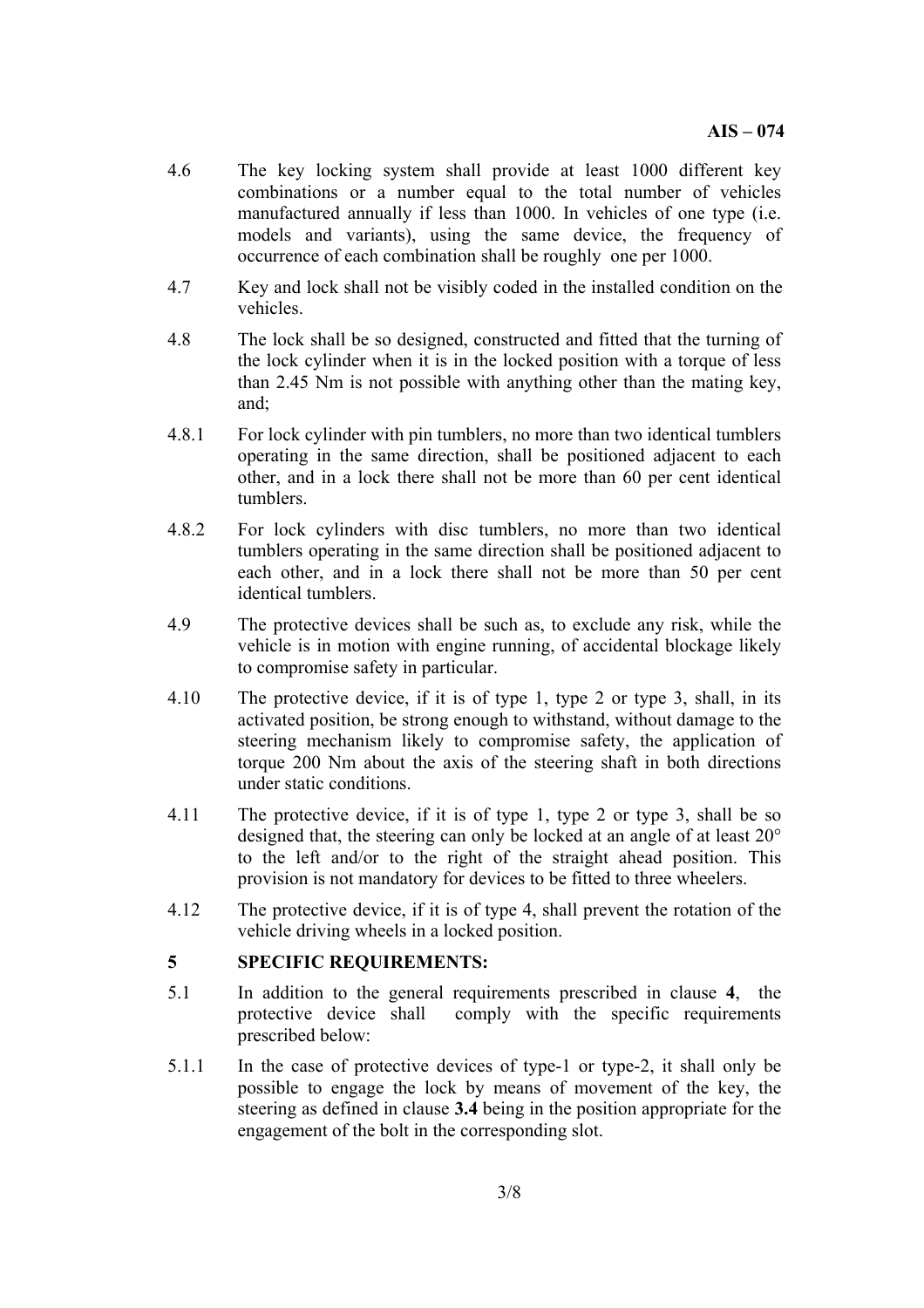- 5.1.2 In the case of type-3 protective devices, it shall only be possible to preload the bolt by a separate action on the part of user of vehicle combined with or in addition to rotation of the key. It shall not be possible to remove the key once the bolt has been preloaded, except in accordance with the provisions of clause **4.2.3** above.
- 5.2 In the case of the protective devices of type 2 and type 3, It shall not be possible for a bolt to engage so long as the device is set in a position which permits the activation of the engine of the vehicle.
- 5.3 In the case of the protective devices of type 3, when device is set to act, it shall not be possible to prevent the device from functioning.
- 5.4 In the case of the protective devices of type 3, protective devices shall remain in a good operating working order and shall in particular, continue to meet the requirements set out in clauses **4.8. 4.9, 4.10** and **5.3** above after it has undergone 2500 locking cycles in each direction in the test specified in clause **6.**

#### **6 WEAR TEST (APPLICABLE FOR TYPE 3 PROTECTIVE DEVICES ONLY)**

## 6.1 **TEST EQUIPMENT**

The test equipment consists of a fixture suitable for mounting the sample steering unit fitted with a protective device attached, as defined in clause **3.3**;

A means for activating and de-activating the protective device which shall include the use of the key.

A means for rotating the steering shaft relative to the protective device.

#### **6.2 TEST METHOD**

- 6.2.1 A sample of the steering unit fitted with the protective device is attached to the fixture referred to in clause **6.1**.
- 6.2.2 One cycle of the test procedure shall consists of the following operations:
- 6.2.2.1 **Start position**: the protective device shall be de-activated and the steering shaft be rotated to a position which prevents engagement of the protective device;
- 6.2.2.2 **Set to activate**: the protective device shall be moved from the deactivated to the activated position using the key;
- 6.2.2.3 **Activated**: the steering shaft shall be rotated such that the torque on it, at the instant of engagement of the protective device shall be  $5.88 \pm 0.25$  Nm
- 6.2.2.4 **De-activated**: the protective device shall be de-activated by the normal means, the torque being reduced to 0 to facilitate disengagement.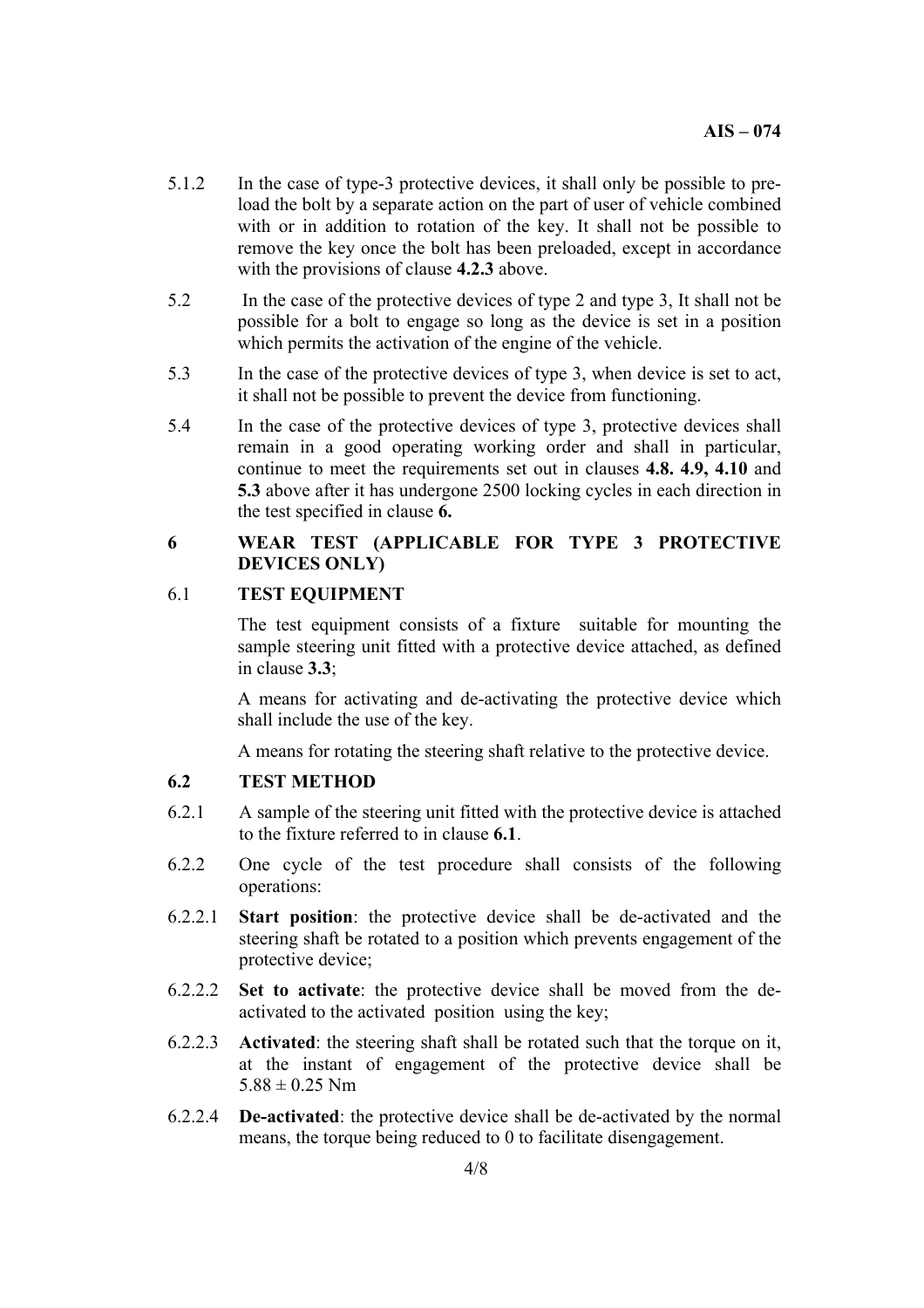- 6.2.2.5 **Return**: the steering shaft shall be rotated to a position which prevents engagement of the protective device;
- 6.2.2.6 **Opposite Rotation**: repeat procedures described in clauses **6.2.2.2, 6.2.2.3, 6.2.2.4** and **6.2.2.5**, but in the opposite direction of rotation of the steering shaft.
- 6.2.2.7 The time interval between two successive engagements of the device shall be at least 10 seconds.
- **6.3**  The wear-producing cycle shall be repeated for the number of times specified in clause **5.4** of this standard.

# **7 APPLICATION FOR TYPE APPROVAL**

- 7.1 The application for the type approval shall contain at least the technical information as specified in **Annexure A.**
- 7.2 Every functional modification in technical specifications declared in accordance with **7.1** shall be intimated to the testing agency.
- 7.3 Testing agency may then consider, whether;
- 7.3.1 Anti-theft device with modifications complies with specified requirements, or,
- 7.3.2 any further verification is required.
- 7.4 In case of **7.3.2**, checks for those parameters, which are affected by the modifications, only needs to be carried out.
- 7.5 In the event of **7.3.1** or in the case of **7.3.2** after successful compliance to requirements, the certificate of compliance shall be validated for the modified version.

#### **8 CONFORMITY OF PRODUCTION REQUIREMENTS**

Whole Vehicle COP and component COP procedures laid down by the Ministry of Shipping, Road Transport and Highways shall be applicable. For the purpose of COP, verification of all the tests shall be carried out.

# **9 CRITERIA FOR EXTENSION OF APPROVAL**

9.1 Please refer to **Annexure B** for criteria for extension of approval.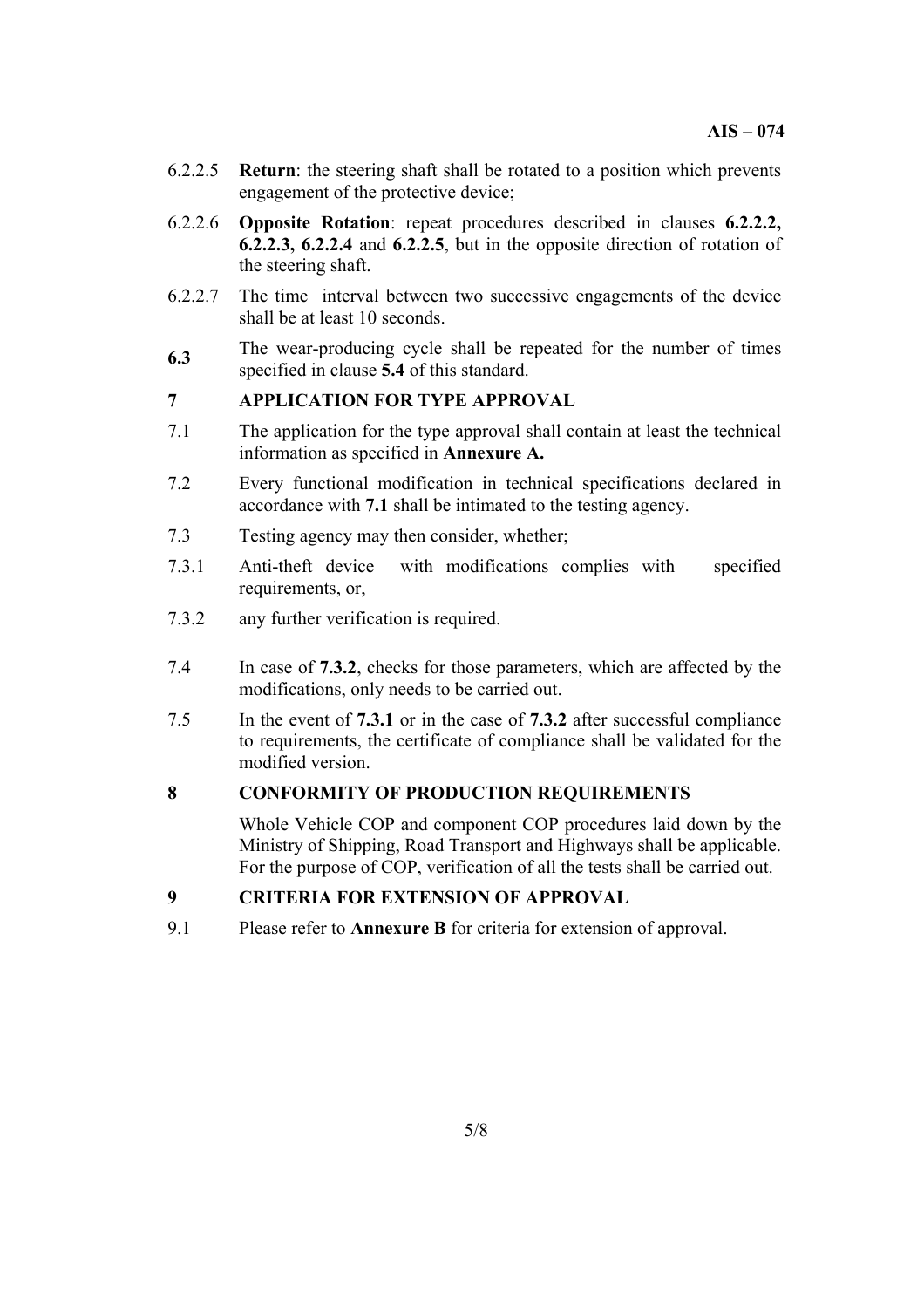# **AIS – 074**

# **ANNEXURE A (Refer clause 7.1)**

# **Information to be submitted for Type Approval**

| Srl              | Parameter                                                                                                                                                                                                       |  |
|------------------|-----------------------------------------------------------------------------------------------------------------------------------------------------------------------------------------------------------------|--|
| No               |                                                                                                                                                                                                                 |  |
| 1.               | Name of the Model(s)                                                                                                                                                                                            |  |
| 2.               | Variant(s)                                                                                                                                                                                                      |  |
| 3.               | Vehicle category(s)                                                                                                                                                                                             |  |
| $\overline{4}$ . | Name and address of vehicle<br>manufacturer                                                                                                                                                                     |  |
| 5.               | Type of protective device(s) used<br>(refer clause 3.3)                                                                                                                                                         |  |
| 6.               | Type of Steering<br>(in case of type 1, 2 or 3 device only)                                                                                                                                                     |  |
| 7.               | Whether the protective device provides<br>ignition cut-off $(Y/N)$                                                                                                                                              |  |
| 8.               | Name and address of manufacturer of the<br>protective device                                                                                                                                                    |  |
| 9.               | No of combinations used in the protective<br>device                                                                                                                                                             |  |
| 10.              | Description of the device or sketch<br>showing location, relevant dimensions of<br>protective device, material and physical<br>properties of the catch of the device which<br>engages with the steering device. |  |
| 11.              | Diagram of transmission system<br>(in case of type 4 device only)                                                                                                                                               |  |
| 11.1.            | Type of gear box (Automatic/manual)                                                                                                                                                                             |  |
| 11.2.            | Method of selection (hand/foot operated)                                                                                                                                                                        |  |
| 11.3.            | Type of clutch (centrifugal/multi-disc)                                                                                                                                                                         |  |
| 12.              | Explanation of the arrangement provided<br>in design to satisfy requirements of<br>clauses 4.4. and 4.9.                                                                                                        |  |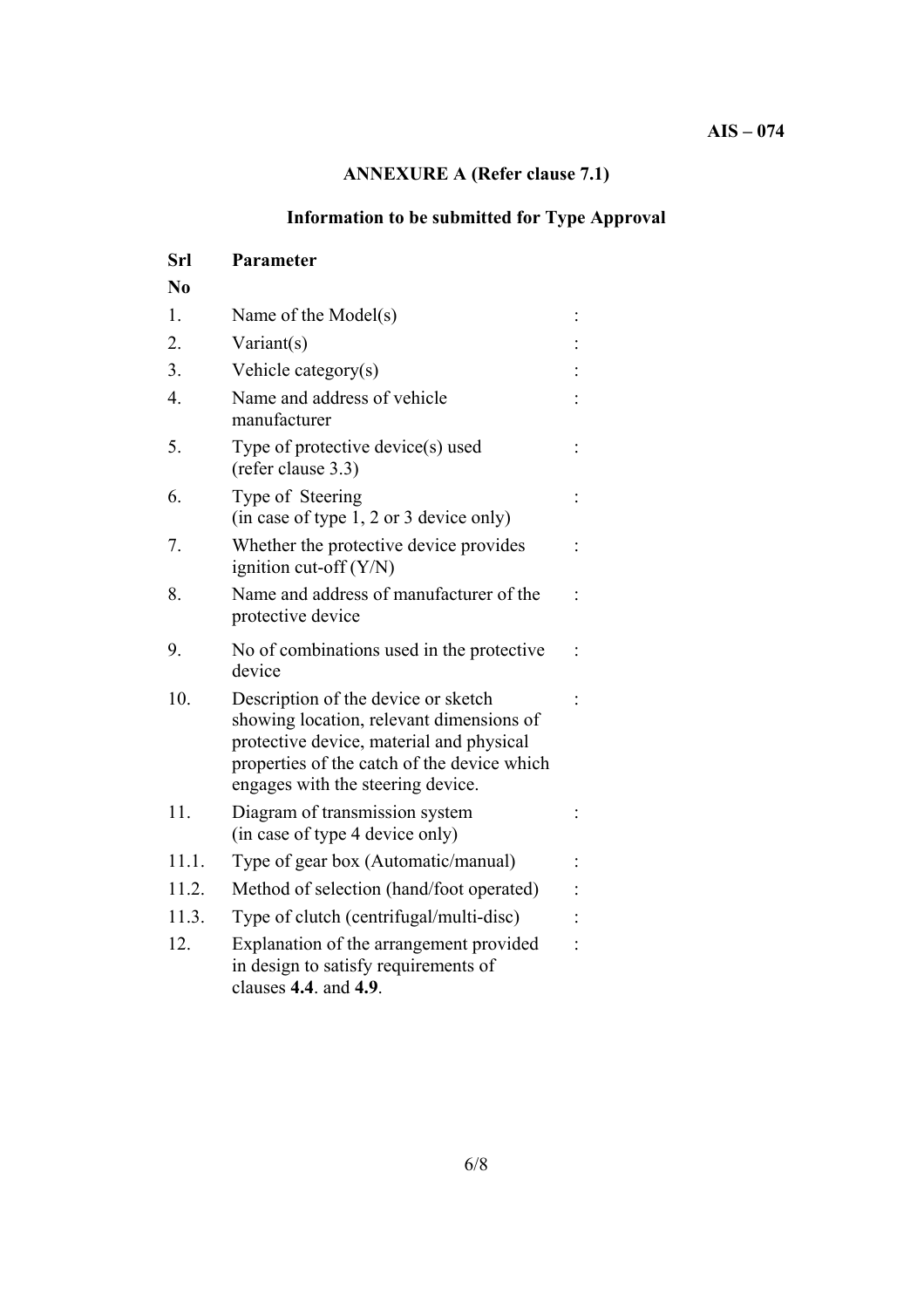## **ANNEXURE B (Refer clause 9.1)**

### **CRITERIA FOR EXTENSION OF TYPE APPROVAL**

- **B 1** This Annexure gives the factors to be considered while selecting a vehicle to represent a range of variants for testing a vehicle for type approval as per requirements of this standard and for extension of type approval certificate for changes affecting the performance related to these requirements.
- **B 2** If the changes affect some of the requirements, checks/ tests need to be done only for those requirements.
- **B 3** The changes in parameters that affect the performance are listed in **Table 1.**

| Srl              | Parameter                                               | Change                                            | Tests/checks to be carried                                                                                                                                                                                                                                                                                              |  |
|------------------|---------------------------------------------------------|---------------------------------------------------|-------------------------------------------------------------------------------------------------------------------------------------------------------------------------------------------------------------------------------------------------------------------------------------------------------------------------|--|
| No.<br>1.        | Vehicle models and                                      | Any change                                        | out<br>No test required provided                                                                                                                                                                                                                                                                                        |  |
|                  | variants fitted with                                    |                                                   | there is no change in                                                                                                                                                                                                                                                                                                   |  |
|                  | same device                                             |                                                   | system.                                                                                                                                                                                                                                                                                                                 |  |
| 1.               | Type of Protective<br>device used (refer<br>clause 3.3) | Any change                                        | If device is approved on<br>any other model, only test<br>as per clause 4.10 and<br>requirements of clause<br>5.4 (for type 3 devices<br>only) need to be done.<br>No tests need to be done<br>vehicle<br>if<br>the<br>manufacturer establishes<br>that there is no change in<br>the performance as per<br>clause 4.10. |  |
| 2.               | Type of steering                                        | Any change                                        |                                                                                                                                                                                                                                                                                                                         |  |
| $\overline{3}$ . | Material of the bolt.                                   | Any change<br>e.g. steel to<br>brass etc.         |                                                                                                                                                                                                                                                                                                                         |  |
| $\overline{4}$ . | Physical properties of<br>the material of the<br>catch  | Any change<br>decreasing<br>the shear<br>strength | Test as per clause 4.10<br>(for type $1, 2$ and 3<br>devices) and requirements<br>of clause 5.4 (for type 3<br>devices only) to be carried                                                                                                                                                                              |  |
| 5.               | Location of the<br>Protective device in<br>vehicle.     | Any change                                        | out.                                                                                                                                                                                                                                                                                                                    |  |
| 6.               | Type of transmission<br>(in case of Type 4<br>devices)  | Any change                                        | All related tests to be<br>carried out.                                                                                                                                                                                                                                                                                 |  |

#### **Table 1**